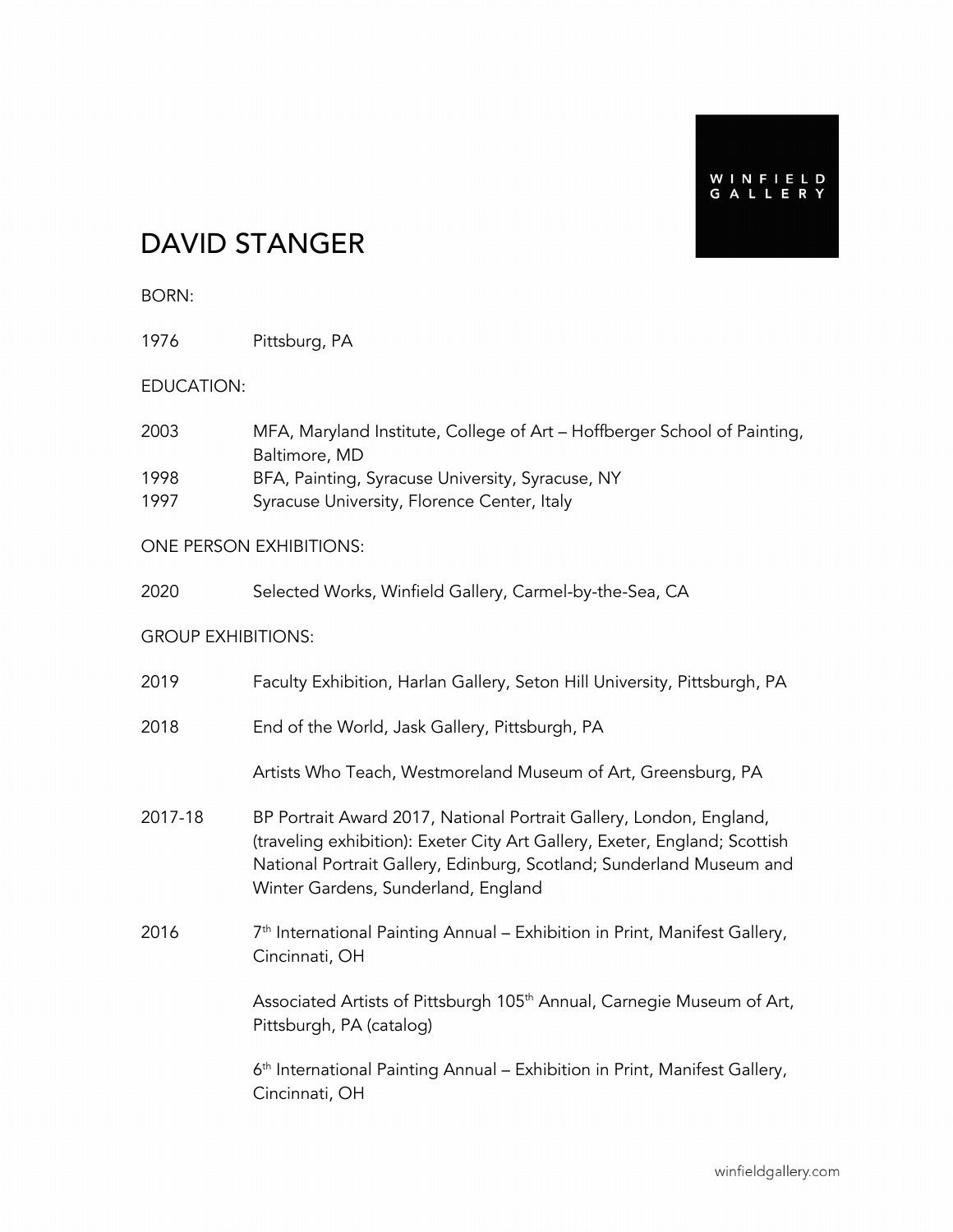# DAVID STANGER

| 2015 | Faculty Exhibition, Harlan Gallery, Seton Hill University, Pittsburgh, PA                                                  |
|------|----------------------------------------------------------------------------------------------------------------------------|
|      | Associated Artists of Pittsburgh 104 <sup>th</sup> , Butler Institute of American Art,<br>Annual, Youngstown, OH (catalog) |
|      | Bedtime Stories, Future Tenant Gallery, Pittsburgh, PA                                                                     |
|      | 5 <sup>th</sup> International Painting Annual – Exhibition in Print, Manifest Gallery,<br>Cincinnati, OH                   |
| 2014 | Face First - Contemporary Portraiture, Manifest Gallery, Cincinnati, OH                                                    |
|      | Losing Your Head - The Skull in Contemporary Art, Manifest Gallery,<br>Cincinnati, OH                                      |
|      | Peddling Personalities, Westmoreland Museum of American Art,<br>Greensburg, PA                                             |
|      | Annual Art Gala and Exhibition, Greater Latrobe School District - Art Trust,<br>Latrobe, PA                                |
|      | Hudson Valley Art Association - 82 <sup>nd</sup> Annual Exhibition, Salmagundi Club,<br>New York, NY                       |
|      | Associated Artists of Pittsburgh 103rd Annual, Westmoreland Museum of<br>American Art, Greensburg, PA (catalog)            |
|      | 5 <sup>th</sup> Annual Drawing Discourse, University of North Carolina Ashville, Ashville,<br>NC (catalog)                 |
|      | 4 <sup>th</sup> International Painting Annual – Exhibition in Print, Manifest Gallery,<br>Cincinnati, OH                   |
| 2013 | Fresh Paint, Manifest Gallery, Cincinnati, OH (catalog)                                                                    |
|      | Vista, Manifest Gallery, Cincinnati, OH (catalog)                                                                          |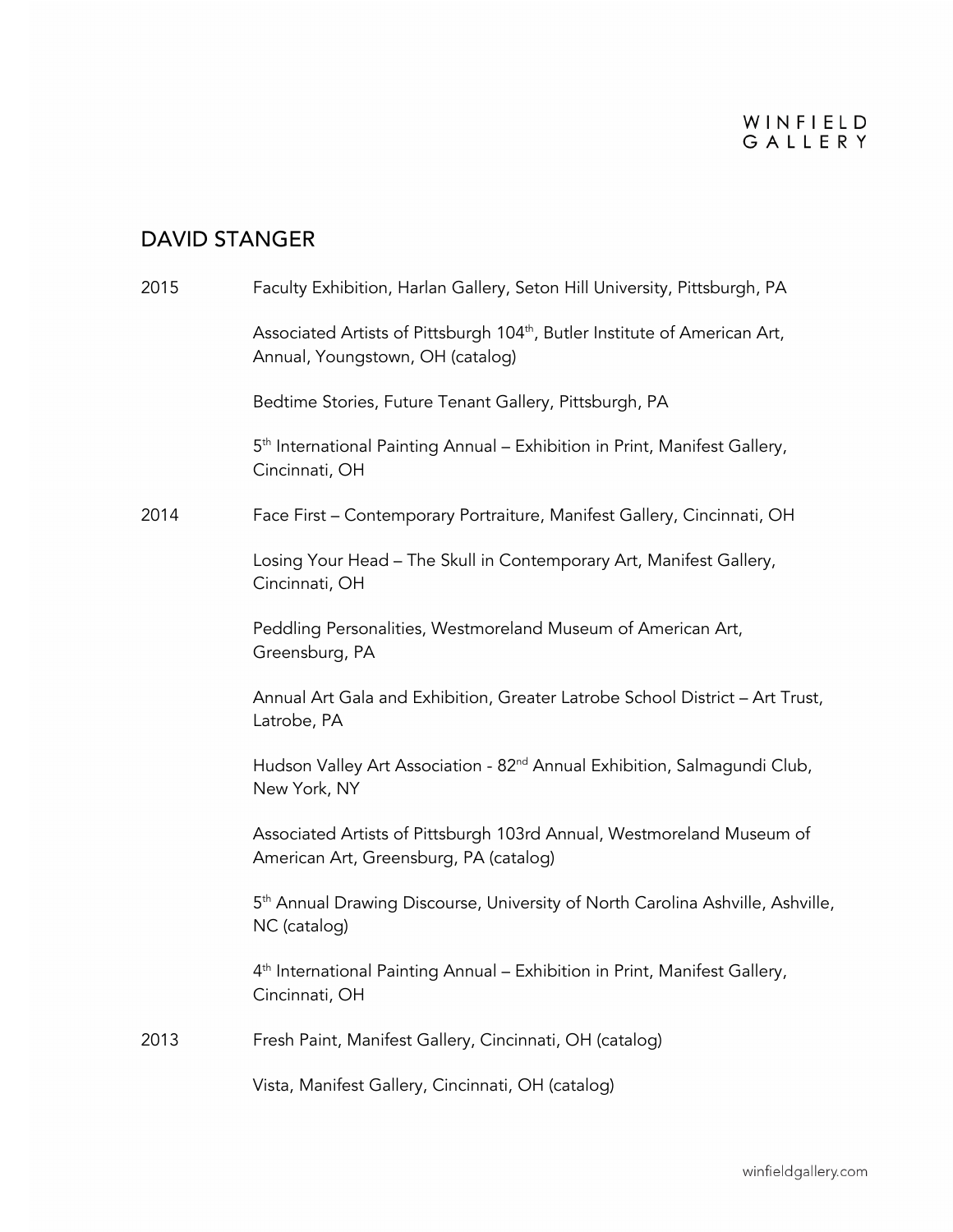# DAVID STANGER

|      | 87 <sup>th</sup> Annual Exhibition, Hudson Valley Art Association, Old Lyme, CT<br>(catalog)               |
|------|------------------------------------------------------------------------------------------------------------|
|      | Conversations: 5:10, MW Fine Arts, Pittsburgh, PA                                                          |
|      | 8 <sup>th</sup> International Drawing Annual – Exhibition in Print, Manifest Gallery,<br>Cincinnati, OH    |
|      | 30:2 Invitational, Pittsburgh Center for the Arts, Pittsburgh, PA                                          |
|      | The Figure Now, Fontbonne University, St. Louis, MO                                                        |
|      | 4 <sup>th</sup> Annual Drawing Discourse, University of North Carolina Ashville, Ashville,<br>NC (catalog) |
|      | 3 <sup>rd</sup> International Painting Annual – Exhibition in Print, Manifest Gallery,<br>Cincinnati, OH   |
| 2012 | The Nude, Manifest Gallery, Cincinnati, OH (Exhibition Catalog)                                            |
|      | 7 <sup>th</sup> International Drawing Annual - Exhibition in Print, Manifest Gallery,<br>Cincinnati, OH    |
|      | National Mid-Year Show, Butler Institute of American Art, Youngstown, OH                                   |
|      | Annual Juried Exhibition, Three Rivers Arts Festival, Pittsburgh, PA                                       |
| 2011 | Faculty Exhibition, Harlan Gallery, Seton Hill University, Pittsburgh, PA                                  |
|      | The Observed, Manifest Gallery, Cincinnati, OH (catalog)                                                   |
|      | Alumni Exhibition, Brew House Association, Pittsburgh, PA                                                  |
|      | The Figure Now, Fontbonne University, St. Louis, MO                                                        |
| 2010 | Associated Artists Centennial Exhibition, Carnegie Museum of Art,<br>Pittsburgh, PA                        |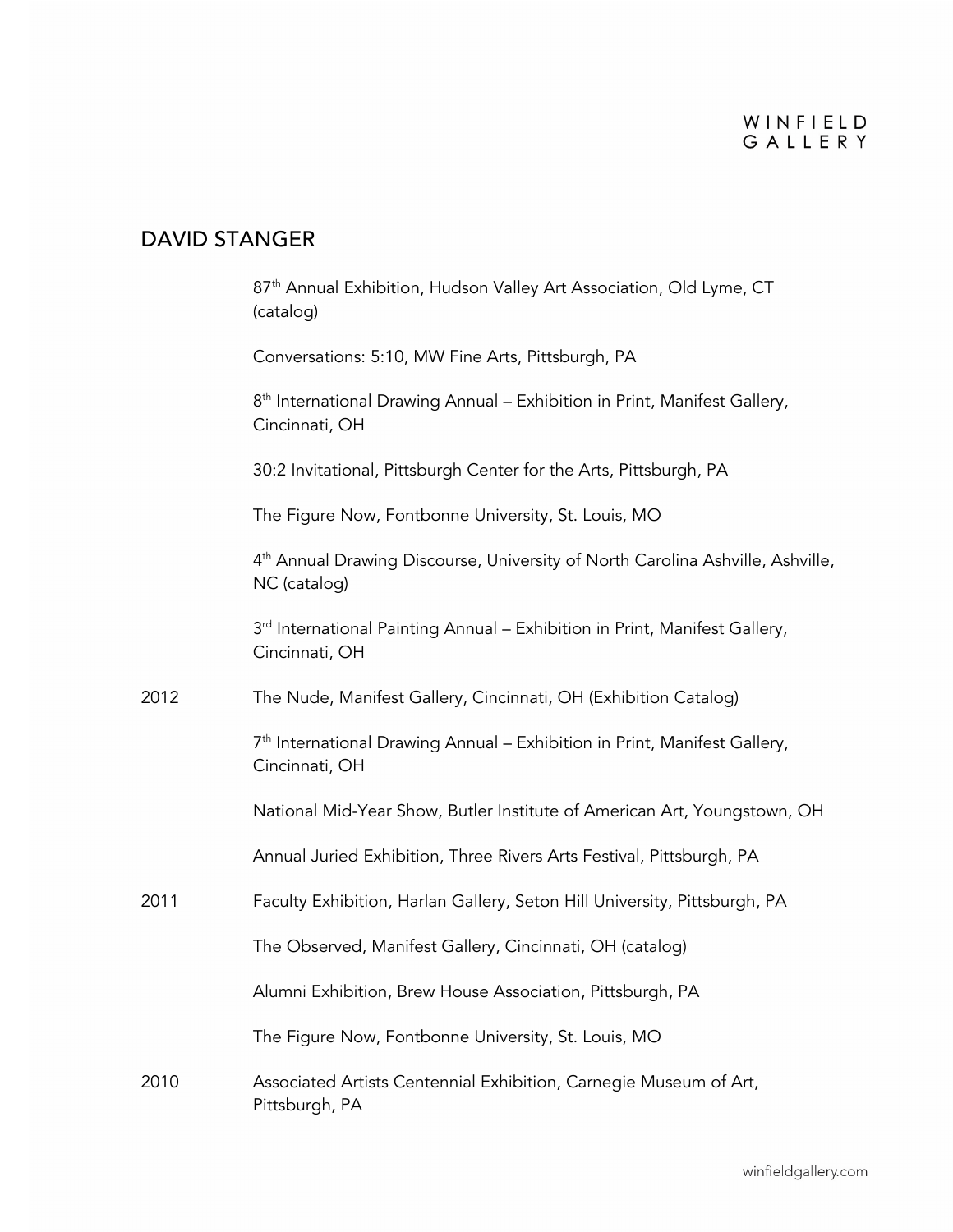# DAVID STANGER

| 2008 | DOC., Spool Mfg. Gallery, Binghamton, NY                                                    |
|------|---------------------------------------------------------------------------------------------|
|      | Brew House Members Show, Space 101, Pittsburgh, PA                                          |
|      | Faculty Exhibition, Harlan Gallery, Seton Hill University, Pittsburgh, PA                   |
|      | Mid-Atlantic Annual Exhibition, Hoyt Institute of Fine Art, Newcastle, PA                   |
|      | Making Hope Happen, American Jewish Museum, Pittsburgh, PA (catalog)                        |
| 2006 | Out of Line - Contemporary Drawing, Seraphin Gallery, Philadelphia, PA                      |
|      | Pinch Hitters, SPACE, Pittsburgh, PA                                                        |
|      | Up Periscope, Artscape, Baltimore, MD                                                       |
|      | Art Up in Context, Artist's Upstairs Gallery, Pittsburgh, PA                                |
|      | On the Verge, Sub-Basement Gallery, Baltimore, MD                                           |
| 2005 | The Figure: Philip Rostek, David Stanger, Artist's Upstairs Gallery, Pittsburgh,<br>PA      |
| 2003 | Gestures, Mattress Factory, Pittsburgh, PA                                                  |
|      | Master of Fine Arts Thesis Exhibition, Maryland Institute, College of Art,<br>Baltimore, MD |
| 2002 | Self-Portraits Exhibition, Circle Gallery, Maryland Federation of Art,<br>Annapolis, MD     |
|      | 66 <sup>th</sup> National Midyear Show, Institute of American Art, Butler Youngstown,<br>OH |
|      | War, Maryland Institute College of Art, Baltimore, MD                                       |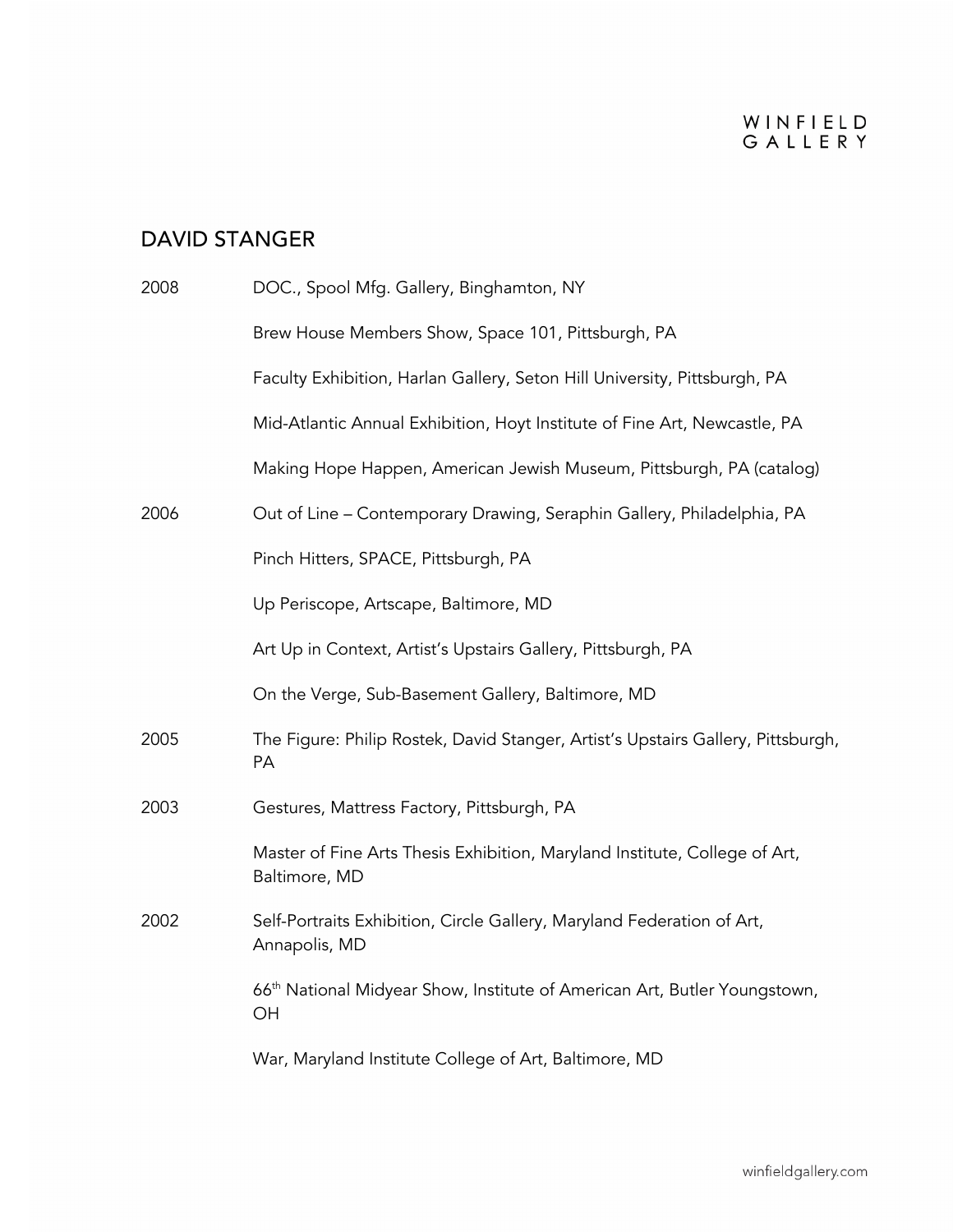### WINFIELD GALLERY

### DAVID STANGER

| 2000 | Paramnesia, Three Rivers Arts Festival, Two PNC Plaza, Pittsburgh, PA                                           |
|------|-----------------------------------------------------------------------------------------------------------------|
|      | Neither Seed nor Flower, American Jewish Museum, Pittsburgh, PA                                                 |
|      | Associated Artists of Pittsburgh, 89th Annual Exhibition, Carnegie Museum of<br>Art, Pittsburgh, PA             |
| 1998 | The Mist and the Mountain - B.F.A. Thesis Exhibition, Syracuse University,<br>Syracuse, NY                      |
| 1997 | Associated Artists of Pittsburgh, 87 <sup>th</sup> Annual Exhibition, Carnegie Museum of<br>Art, Pittsburgh, PA |

#### PUBLICATIONS:

The Artist's Magazine, *33rd Annual Painting Competition*, Finalist – Portrait Category, Feb 2017

The Artist's Magazine, *32rd Annual Painting Competition*, Finalist – Portrait Category, Dec 2015

The Artist's Magazine, *31st Annual Painting Competition*, Finalist – Portrait & Still Life Categories, Dec 2014

The Artist's Magazine, *30th Annual Painting Competition*, Finalist – Portrait Category, Dec 2013

Carothers, Cole, "Observed", *AEQAI Online Journal (aequi.com),* December 15, 2011 Demaline, Jackie, "The Art of What's Observed", *Cincinnati Enquirer*, November 10, 2011 "East End Event," *On Q Magazine,* WQED of Pittsburgh (PBS interview), August 30, 2000. Exhibition in Print, *7th International Painting Annual,* Manifest Gallery, 2018

Exhibition in Print, *6th International Painting Annual,* Manifest Gallery, Feb 2017

Exhibition in Print, *5th International Painting Annual,* Manifest Gallery, Apr 2016

Exhibition in Print, *4th International Painting Annual,* Manifest Gallery, Mar 2015

Exhibition in Print*, 8th International Drawing Annual,* Manifest Gallery, Aug 2014

Exhibition in Print*, 3rd International Painting Annual,* Manifest Gallery, April 2014

Exhibition in Print*, 7th International Drawing Annual,* Manifest Gallery, May 2013

Foldes, Mike, "Featured Artist - September 2008", *ragazine.cc,* September, 2008

Gershwin, Justin, "Disintegration and the Poetry of Absence", Essay for the exhibition "On the Verge", *Sub Basement Artists Studios*, May 2006.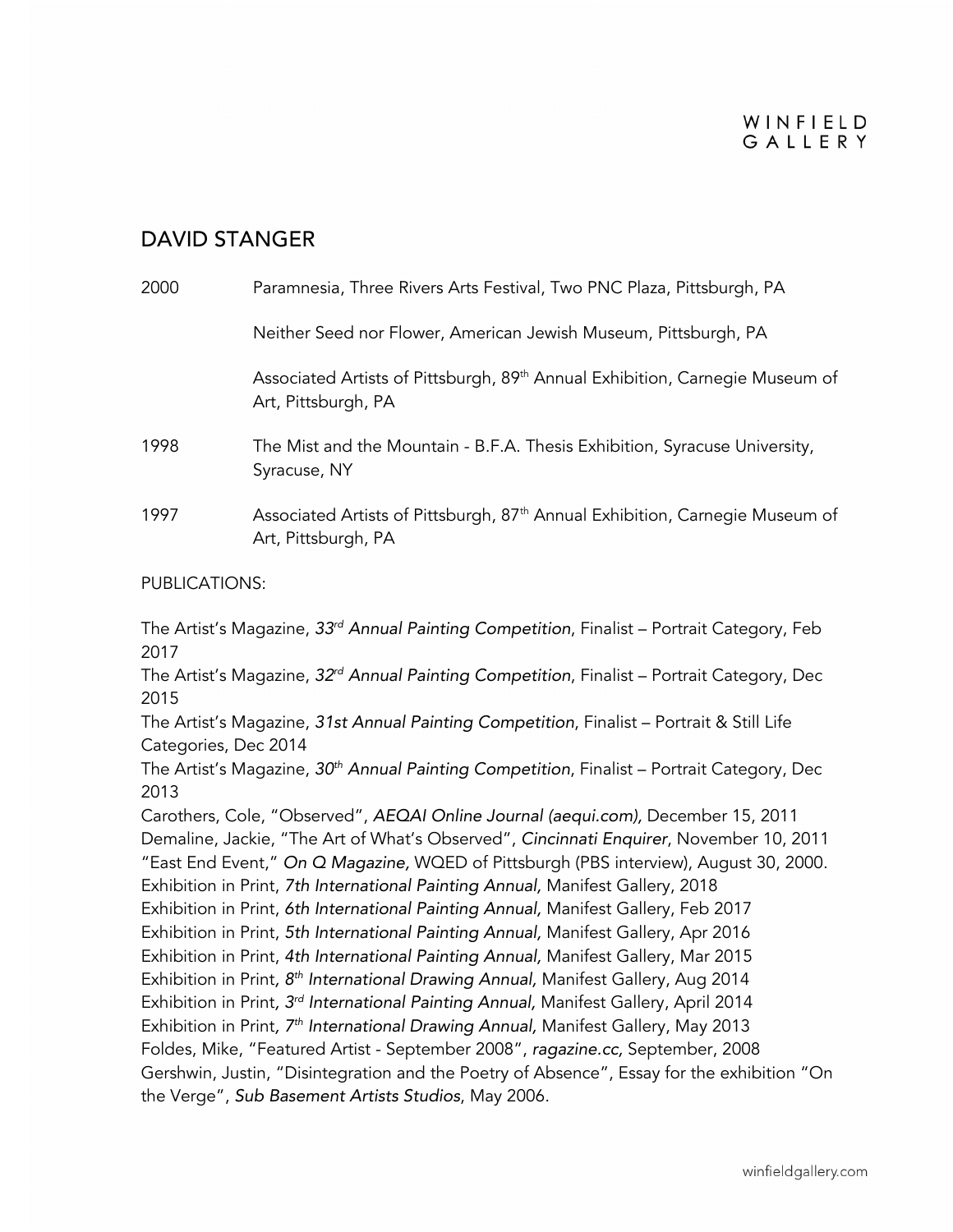### DAVID STANGER

Hagler, Elana, *"Aesthetic Charge: Interview with David Stanger"*, Painting Perceptions blog, Mar 2018

Hoffman, Leslie, "Small Shows Large on Creativity", *Pittsburgh Post-Gazette*, March 15, 2003.

Linnewey, David, "*Interview with Artist David Stanger*", Studio Break Podcast, Dec 2019 *Making Hope Happen,* American Jewish Museum, Catalog Essay, Feb 2008

McNutt, Glen, "Artists Express their Discontent with Modern Life", *Baltimore Sun*, May 22, 2006.

O'Driscoll, Bill, "AAP's 105th Annual", *Pittsburgh City Paper,* July 20, 2016

*Of the Painted Image - Cabessa, Cohen, Rostovsky,* American Jewish Museum, Catalog Essay, Aug 2007

Oliver, Alexandra, "Formalism Dominates at the105th AAP Exhibition, *The Glassblock.com,*  May 27, 2016

Rouvalis, Christina, "To Have and to Hold", *Carnegie Magazine*, Winter 2014

Schloetzer, Mattie, "Exhibition Tells Life Stories Through Art", *Pittsburgh Post-Gazette,*  April 30, 2008.

Shaw, Kurt, "AAP 104<sup>th</sup> Annual at the Butler Institute", *Pittsburgh Tribune Review*, June 28, 2015

Shaw, Kurt, "Centennial Shines Light on Regional Talent", *Pittsburgh Tribune Review*, August 8, 2010

Shaw, Kurt, "Gestures", *Pittsburgh Tribune-Review*, March 9, 2003.

Shaw, Kurt, "Inspirational Images", *Pittsburgh Tribune Review*, April 27, 2008.

Shaw, Kurt, "Westmoreland Pairs Portraits with Still Lives", *Pittsburgh Tribune Review*, November 22, 2014

Shearing, Graham, "Fanfare-A Thick Impasto", *Pittsburgh Tribune Review*, August 9, 1999. Shearing, Graham, "Local Kaleidoscope," *Pittsburgh Tribune Review*, June 30, 2000.

Smith, Erica, "Living Art at the Brew House", *Pitt News*, April 3, 2008.

Stanger, David, Editor, *118-60 Metropolitan Avenue – Paintings by Joan Linder,* American Jewish Museum, July 2006

Thomas, Mary, "David Stanger's Work Chosen for Prestigious London Exhibit", *Pittsburgh Post-Gazette,* July 7, 2017

Thomas, Mary, "AAP Annual at the Butler", *Pittsburgh Post-Gazette,* June 30, 2015 Thomas, Mary, "AAP Annual at the Westmoreland", *Pittsburgh Post-Gazette,* July 30, 2014 Thomas, Mary, "Fluid Translations of Art", *Pittsburgh Post-Gazette,* August 1, 2010. Thomas, Mary, "These Artists Can Do… and Teach", *Pittsburgh Post-Gazette, September 21, 2018*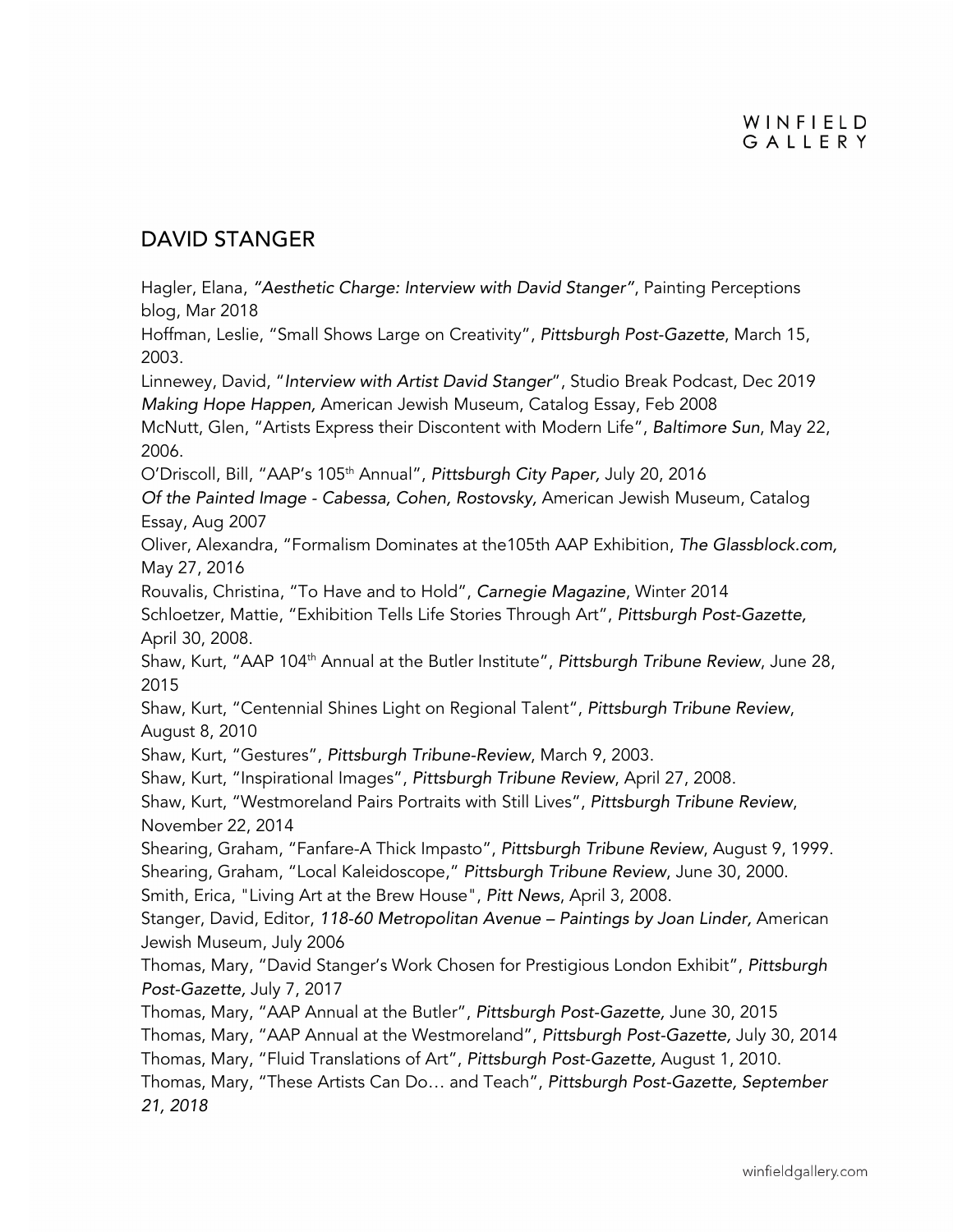### DAVID STANGER

Thomas, Mary, "Three Rivers Arts Festival", *Pittsburgh Post-Gazette,* June, 2012 Thomas, Mary, "Vitality of Painting Thrives at Butler's Midyear Show," *Pittsburgh Post-Gazette*, August 3, 2002, p. B-6. Thomas, Mary, "Three Rivers Arts Festival: Driving Art Home," *Pittsburgh Post-Gazette*,

June 2, 2000, p. 25.

Tobachnick, Toby, "Jewish Art in Pittsburgh", Jewish Life Magazine, 2010 Winn, Alice, "Three Artists Tap into Their Culture," *Pittsburgh City Paper*, February 16, 2000, p. 30.

#### AWARDS:

| 2020 | Artist of the Month, Associated Artists of Pittsburgh, Online Feature                                                                                                                                |
|------|------------------------------------------------------------------------------------------------------------------------------------------------------------------------------------------------------|
| 2019 | Visiting Artist, Maryland Institute College of Art, Baltimore, MD                                                                                                                                    |
| 2018 | 3 <sup>rd</sup> Prize - Landscape Category, 34 <sup>th</sup> Annual Painting Competition, The                                                                                                        |
|      | Artist's Magazine                                                                                                                                                                                    |
|      | Visiting Artist, Maryland Institute College of Art, Baltimore, MD                                                                                                                                    |
| 2017 | Exhibiting Finalist - BP Portrait Awards, National Portrait Gallery, London,<br>England                                                                                                              |
| 2016 | Finalist - 12 <sup>th</sup> International ARC Salon, Art Renewal Center                                                                                                                              |
|      | Finalist - Portrait Category, 33 <sup>rd</sup> Annual Painting Competition, The Artist's<br>Magazine                                                                                                 |
| 2016 | Residency, Vermont Studio Center, Johnson, VT                                                                                                                                                        |
| 2015 | Finalist - Portrait Category, 32 <sup>nd</sup> Annual Painting Competition, The Artist's<br>Magazine                                                                                                 |
|      | Henry and Elise Hillman Award, Associated Artists of Pittsburgh 104 <sup>th</sup> Annual<br>Nancy Bernstein and Robert E. Schoen Award, Associated Artists of<br>Pittsburgh 104 <sup>th</sup> Annual |
| 2014 | Herbert and Rosetta Bohnert Memorial Award, 88 <sup>th</sup> Annual, Hudson Valley<br>Art Association                                                                                                |
|      | Finalist - Portrait Category, 31 <sup>st</sup> Annual Painting Competition, The Artist's<br>Magazine                                                                                                 |
|      | Finalist - Still Life Category, 31 <sup>st</sup> Annual Painting Competition, The Artist's<br>Magazine                                                                                               |
|      | Jack Buncher Award, Associated Artists of Pittsburgh 103rd Annual<br>Second Prize, 8 <sup>th</sup> International Drawing Annual, Manifest Gallery                                                    |
|      |                                                                                                                                                                                                      |